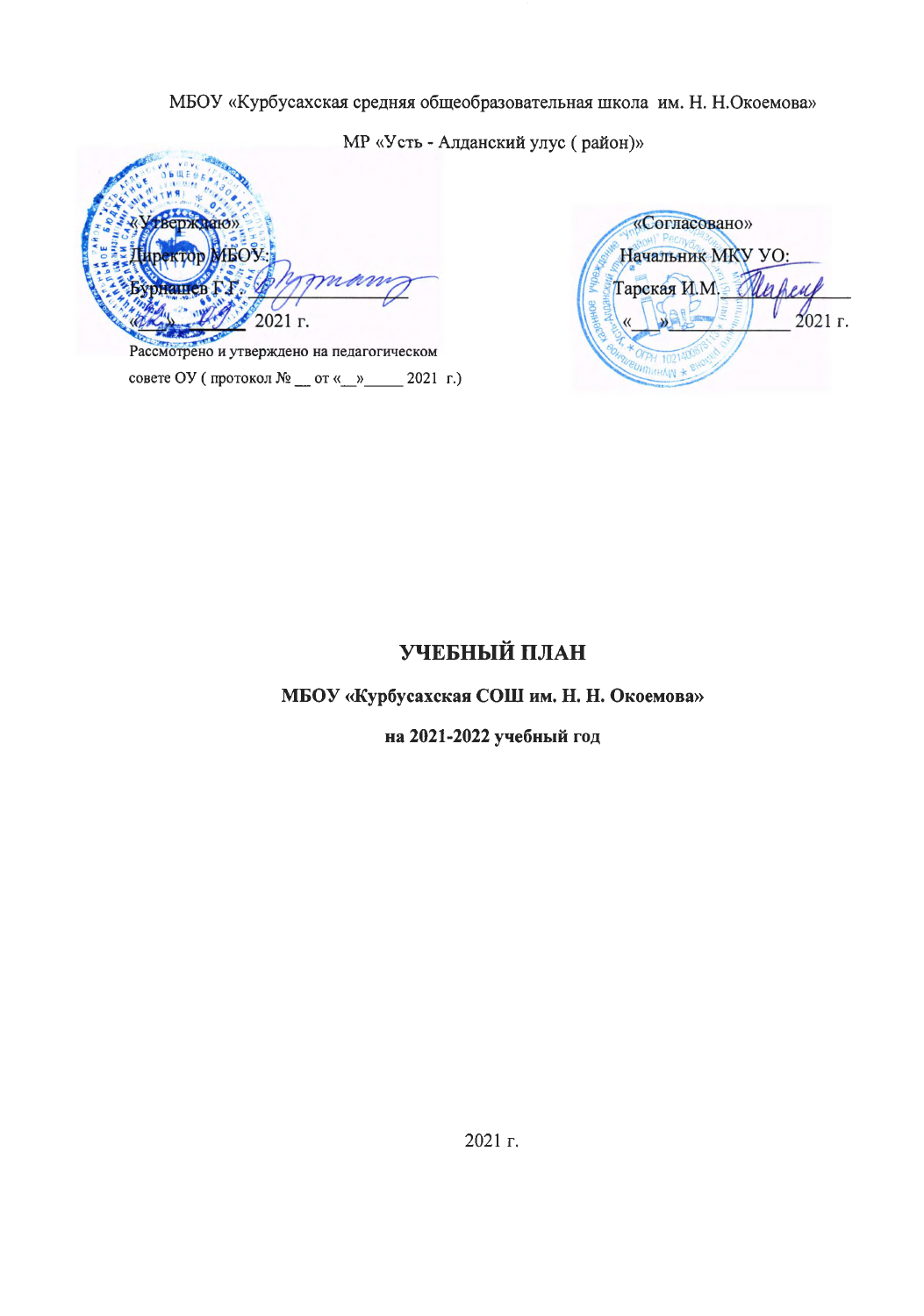### УЧЕБНЫЙ ПЛАН

муниципального бюджетного общеобразовательного учреждения «Курбусахская средняя общеобразовательная школа им. Н. Н. Окоемова» на 2021 - 2022 учебный год

#### **ПОЯСНИТЕЛЬНАЯ ЗАПИСКА**

Учебный план MБОУ «Курбусахская средняя общеобразовательная школа им. Н. Н. Окоемова» на 2021 - 2022 учебный год разработан на основе следующих нормативноправовых документов:

- Федеральный Закон от 29.12.2012 г. № 273 -ФЗ «Об образовании в Российской Федерации»;

Санитарно-эпидемиологические требования к условиям и организации обучения в общеобразовательных учреждениях. (СанПин 2.4.2.2821 - 10), зарегистрированные в Минюсте России 03.03.2011 г № 19993);

- Приказ Минобразования РФ 05.03. 2004 г. № 1089 «Об утверждении федерального компонента государственных образовательных стандартов начального общего, основного общего и среднего (полного) общего образования» с изменениями и дополнениями от 3 июня 2008 г., 31 августа, 19 октября 2009 г., 10 ноября 2011 г., 31 января 2012 г.;

- Приказ Минобразования РФ от 09.03.2004 г. № 1312 «Об утверждении федерального базисного учебного плана и примерных учебных планов для образовательных учреждений Российской Федерации, реализующих программы общего образования» с изменениями и дополнениями от 20.08. 2008 №241, 30.08.2010 №889, 03.06.2011 №1994, 01.02.2012 №74; Постановление Правительства РС(Я) от 30.06. 2005 г. № 373 «Об утверждении Базисного учебного плана для образовательных учреждений Республики Саха (Якутия), реализующих программы общего образования», приказов МО РС(Я) от 25.08.2011№ 01-16/2516, от 05.05.2012 № 01-16/2387;

- - Приказ Министерства образования и науки РФ от 6 октября 2009 г № 373 «Об утверждении и введении в действие федерального государственного образовательного стандарта начального общего образования» с изменениями и дополнениями от 26 ноября 2010 г., 22 сентября 2011 г., 18 декабря 2012 г., 29 декабря 2014 г., 18 мая 2015 г.; 31.12.2015 г.;

Приказ Министерства образования и науки РФ от 30.08.2013 № 1015 «Порядок образовательной организации осуществления деятельности  $\mathbf{H}$  $\overline{110}$ основным общеобразовательным программам - образовательным программам начального общего, основного общего среднего общего образования» (в редакции приказов МОиН РФ от 13.12. 2013 №1342, 28.05.2014 №598, 17.07.2015 №734)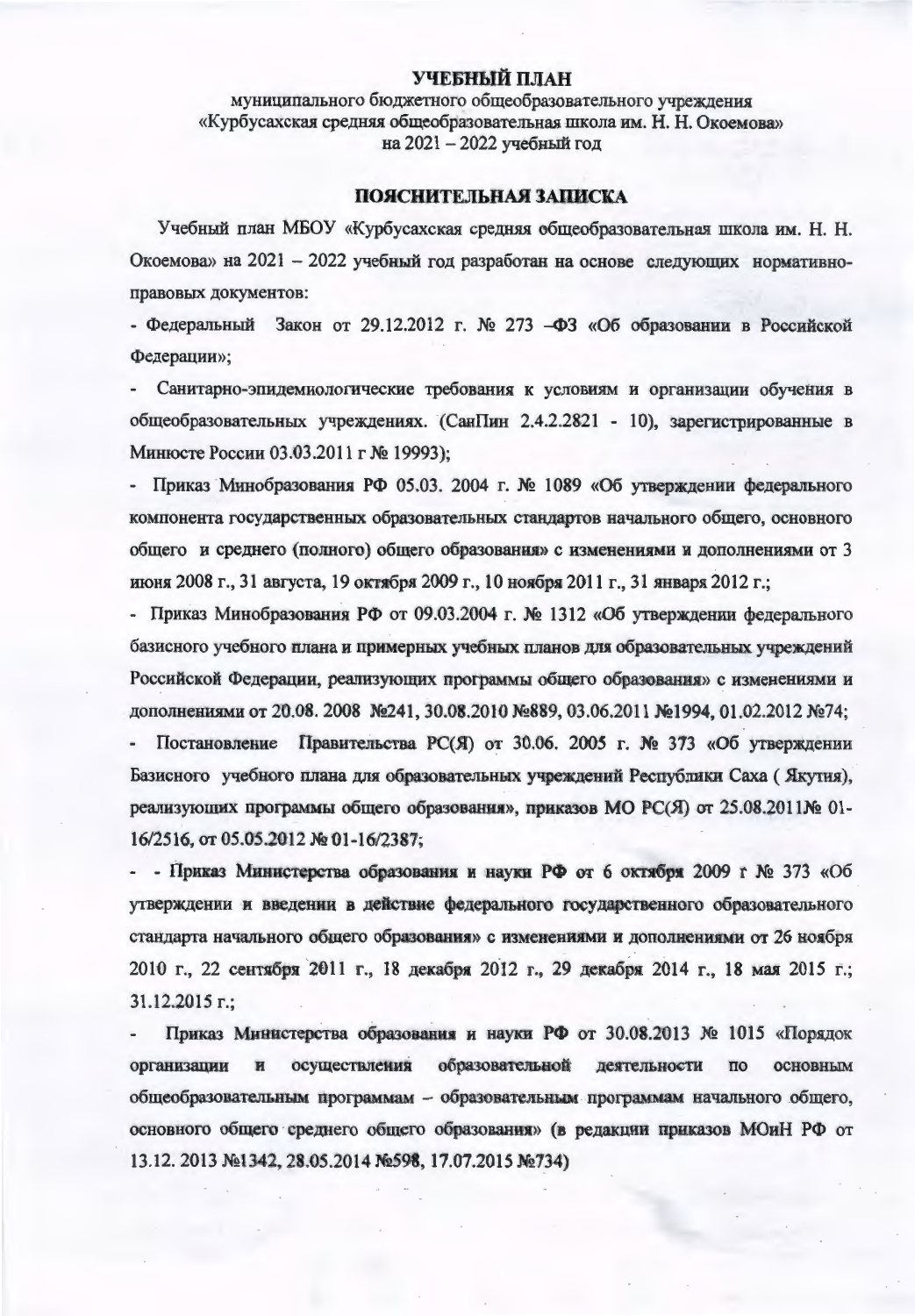- Приказ Министерства образования и науки РФ от 17 декабря 2010 г. № 1897 «Об утверждении федерального государственного образовательного стандарта основного общего образования» с изменениями и дополнениями от 29 декабря 2014 г.; 31.12.2015 г.;

- Письмо МО и Н РФ от 07.08.2015 г. № 08-1228 «О направлении рекомендаций»;

- Концепция профильного обучения на старшей ступени общего образования (утв. приказом Министерства образования РФ от 18.07.02 г. № 2783)

- Приказ Минобрнауки России от 17.05.2012 г. № 413 «Об утверждении федерального государственного образовательного стандарта среднего (полного) общего образования» с изменениями и дополнениями от 29 декабря 2014 г. № 1645;

- Примерный учебный план для общеобразовательных организаций РС(Я) с обучением на родном (не русском) языке в соответствии с ФГОС (4 вариант в I-IV классах, 5 вариант в V-IX классах, универсальный профиль в X-XI классах);

- Образовательные программы HOO, OOO, COO MБОУ «Курбусахская средняя общеобразовательная школа им. Н. Н. Окоемова»;

- Устав МБОУ «Курбусахская средняя общеобразовательная школа им. Н. Н. Окоемова» - Приказ МО и Н РФ от 20 июня 2017 г. № ТС -194/108 «Об организации изучения учебного предмета «Астрономия»;

-Приказ МО РС(Я) от 2 августа 2018 г. №01-10/1185 «О введении программы по рисованию в дошкольных и общеобразовательных организациях Республики Саха (Якутия)».

Учебный план школы для I - IV классов ориентирован на 4-летний нормативный срок освоения образовательных программ начального общего образования по программе «Школа России», для V-IX классов - на 5-летний нормативный срок освоения образовательных программ основного общего образования (5 - 9 классы по ФГОС), для X, XI классов ориентирован на 2- летний нормативный срок осноения ФГОС СОО. ФГОС-м, общественным заказом и Особенности учебного плана определяются потенциалом школы. При составлении плана руководствовались следующими принципами:

- осуществление принципа преемственности и непрерывности всех уровней;

- соблюдение прав учащихся и их родителей (законных представителей), закрепленных уставом школы;

- создание условий для реализации образовательной программы школы.

Учебный план ОУ является нормативным документом, в нем определены:

- состав и последовательность изучения образовательных областей и учебных дисциплин;

- обязательная и максимальная нагрузка учащихся 1 класса (5-дневная учебная неделя), со 2 по 11 классы при 6-дневной неделе;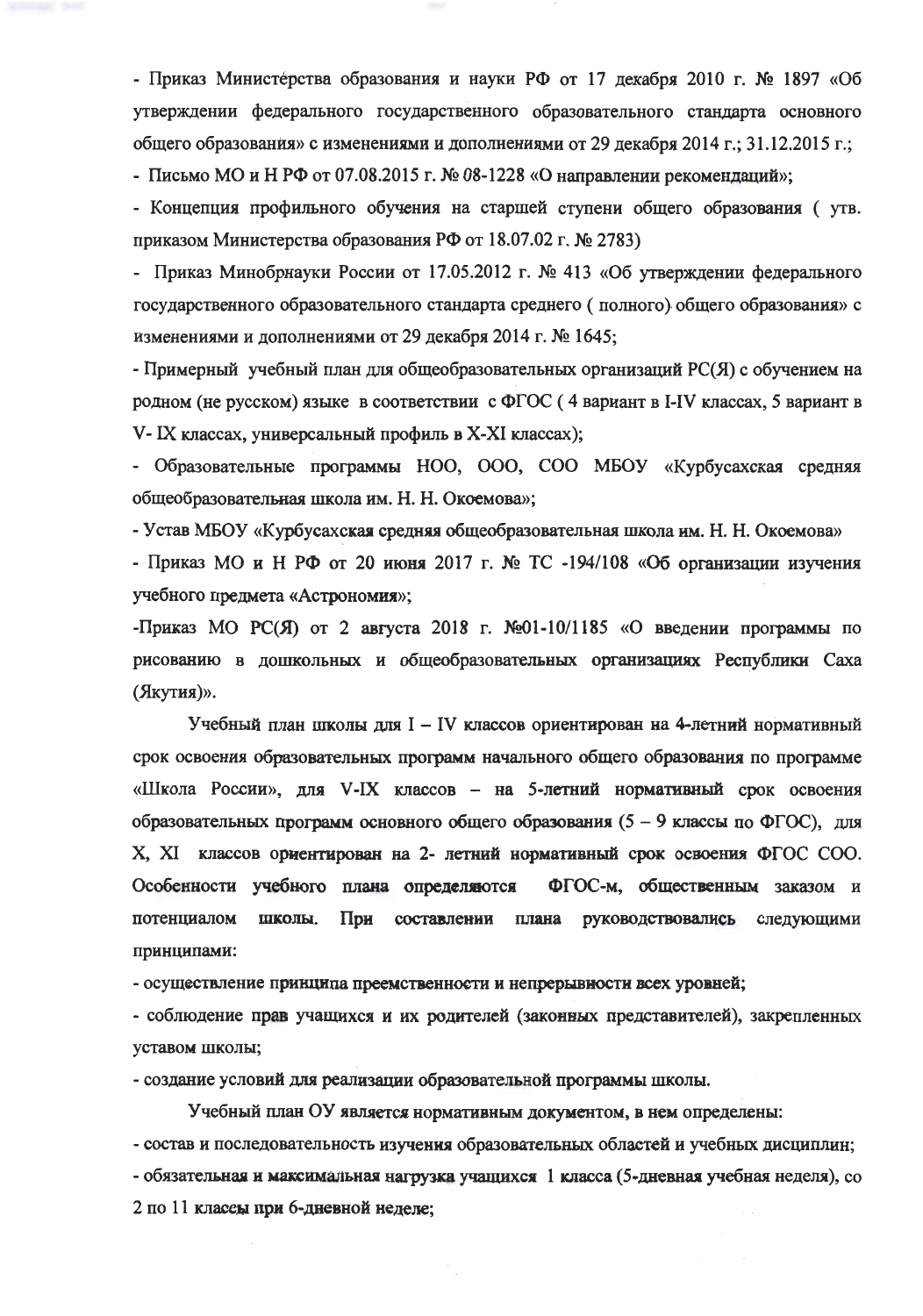- федеральный компонент для 1-11 классов определяет количество учебных часов на изучение предметов федерального компонента государственного стандарта общего образования, сохранены все образовательные области и учебные предметы инвариантной части;

- региональный компонент объединяет предметы региональной компетенции: «Родной язык», «Родная литература»;

- компонент ЧФУОО использован для раннего изучения часов учебных предметов федерального и регионального компонентов и усиления отдельных учебных предметов.

Классы делятся на группы вне зависимости от наполняемости при изучении следующих дисциплин: «технология» в 5-8, 10 -11 классах на группы мальчиков и девочек, «физическая культура» в 8-11 классах.

В учебном плане на 2021-2022 учебный год соблюдены все нормативы максимальной аудиторной нагрузки учащихся, определенные БУП РС(Я) 2005 г. и СанПиН 2.4.2821 -10.

Учебная нагрузка: для обучающихся 2-4 классов - не более 5 уроков; для обучающихся 5-8 классов - не более 6 уроков; для обучающихся 9-11 классов - не более 7 уроков.

В распоряжении школьников спортивная площадка, спортивный зал. Работают бесплатные спортивные секции. Предмет «Физическая культура» во всех классах проводится по 3 часа в неделю. В 5, 7, 8, 9 классах 3-й час за счет 1 часа, формируемых участниками образовательных отношений, в 6 классе за счет 1 часа внеаудиторной деятельности.

Проведение промежуточной аттестации в переводных классах проводится без прекращения образовательного процесса в соответствии с положением о периодичности и порядке текущего контроля успеваемости и промежуточной аттестации учащихся МБОУ «Курбусахская СОШ им. Н. Н. Окоемова». Промежуточная аттестация осуществляется в форме тестирования, контрольных работ, экзаменов и защиты проекта.

Сроки проведения государственной итоговой аттестации учащихся 9, 11 классов устанавливаются МОиН РФ (Федеральная служба по надзору в сфере образования и науки), Министерством образования Республики Саха (Якутия).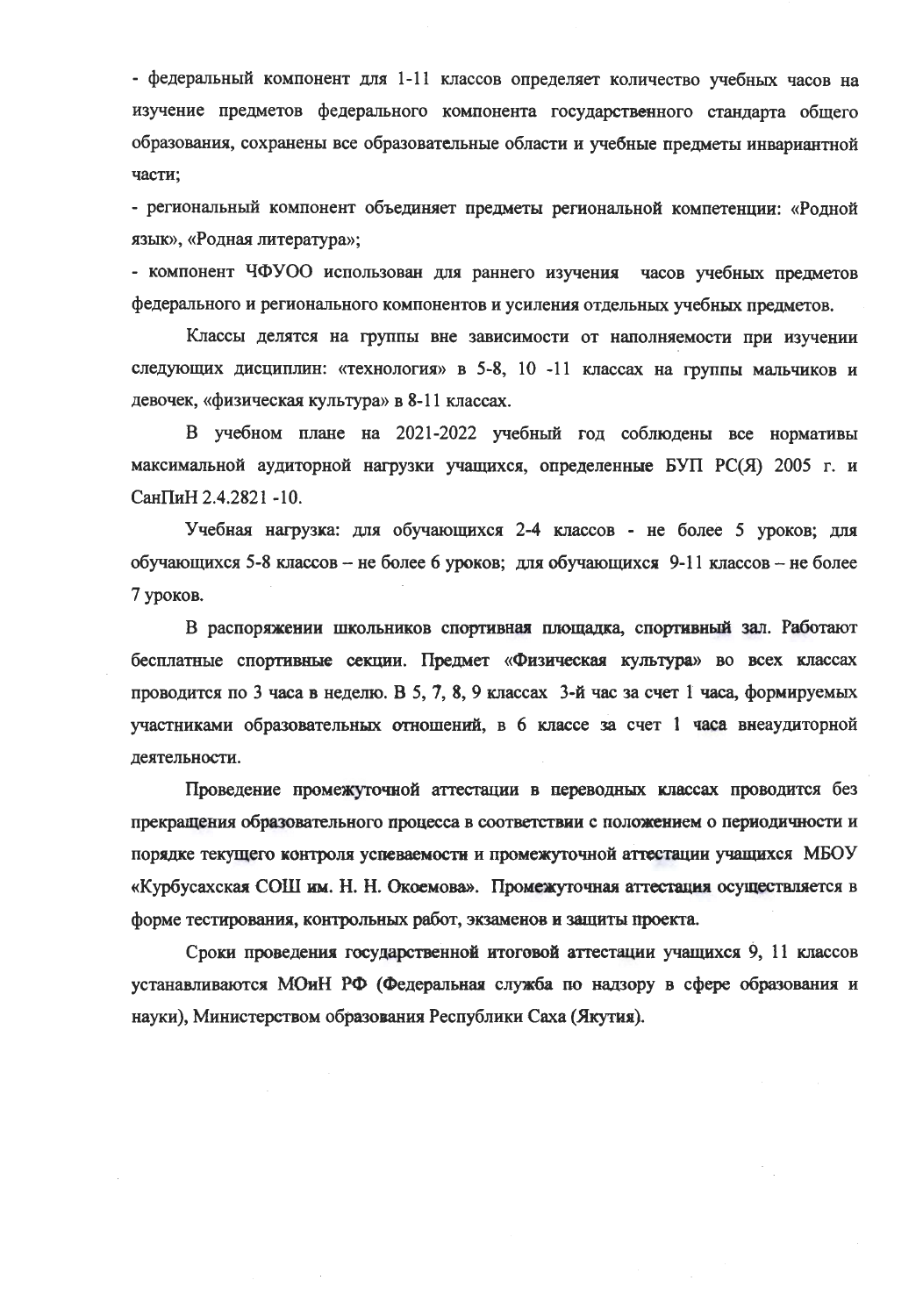#### Учебный план I-IVклассы (вариант 4)

Учебный план для 1-4 классов обучающихся по ФГОС разработан на основе варианта 4 Базисного учебного плана первого уровня общего образования РС(Я) (2011 г.), предназначенного для начальных школ с обучением на языке саха, ориентированного на 4-летний нормативный срок освоения образовательных программ начального общего образования. Преподавание в 1-4 классах ведется по учебному комплекту «Школа России».

Учебный план состоит из двух частей - обязательной части и части, формируемой участниками образовательных отношений, включающей внеурочную деятельность, осуществляемую во второй половине дня. Количество часов, отведенных на освоение учащимися учебного плана ОУ, в совокупности не превышает величину допустимой недельной образовательной нагрузки.

Обязательная часть учебного плана определяет состав обязательных предметов для реализации основной образовательной программы начального общего образования, отражает содержание образования, которое обеспечивает решение важнейших целей современного начального образования: формирование гражданской идентичности школьников, их приобщение к общекультурным и национальным ценностям, информационным технологиям, готовность к продолжению образования в основной школе, формирование здорового образа жизни, элементарных знаний поведения в экстремальных ситуациях, личностного развития учащегося в соответствии сего индивидуальностью.

В обязательной части на изучение ОРКСЭ в 4 классе отводится 1 час, на основании письма МО РС(Я) от 10 сентября 2014 г. № 01-29/2550 «О работе общеобразовательных республики, организаций реализующих федеральный государственный стандарт начального общего образования (в части ОРКСЭ)». Обоснование выбора модуля «Основы светской этики»: постановление родительского собрания 3 класса (протокол № 5 от 14 мая 2019 г.) и личное заявление родителей данного класса.

Часть учебного плана, формируемая участияками образовательных отношений, обеспечивает реализацию потребностей учащихся на основе социального заказа.

| Классы      | Количество часов | Учебный предмет | Обоснование выбора                                                                         |
|-------------|------------------|-----------------|--------------------------------------------------------------------------------------------|
| $_{\rm II}$ |                  | Информатика     | Для формирования<br>элементарных<br>информационной<br>навыков<br>компетентности.           |
| Ш           |                  | информатика     | Для<br>развития<br>алгоритмического<br>мышления и элементарных навыков<br>программирования |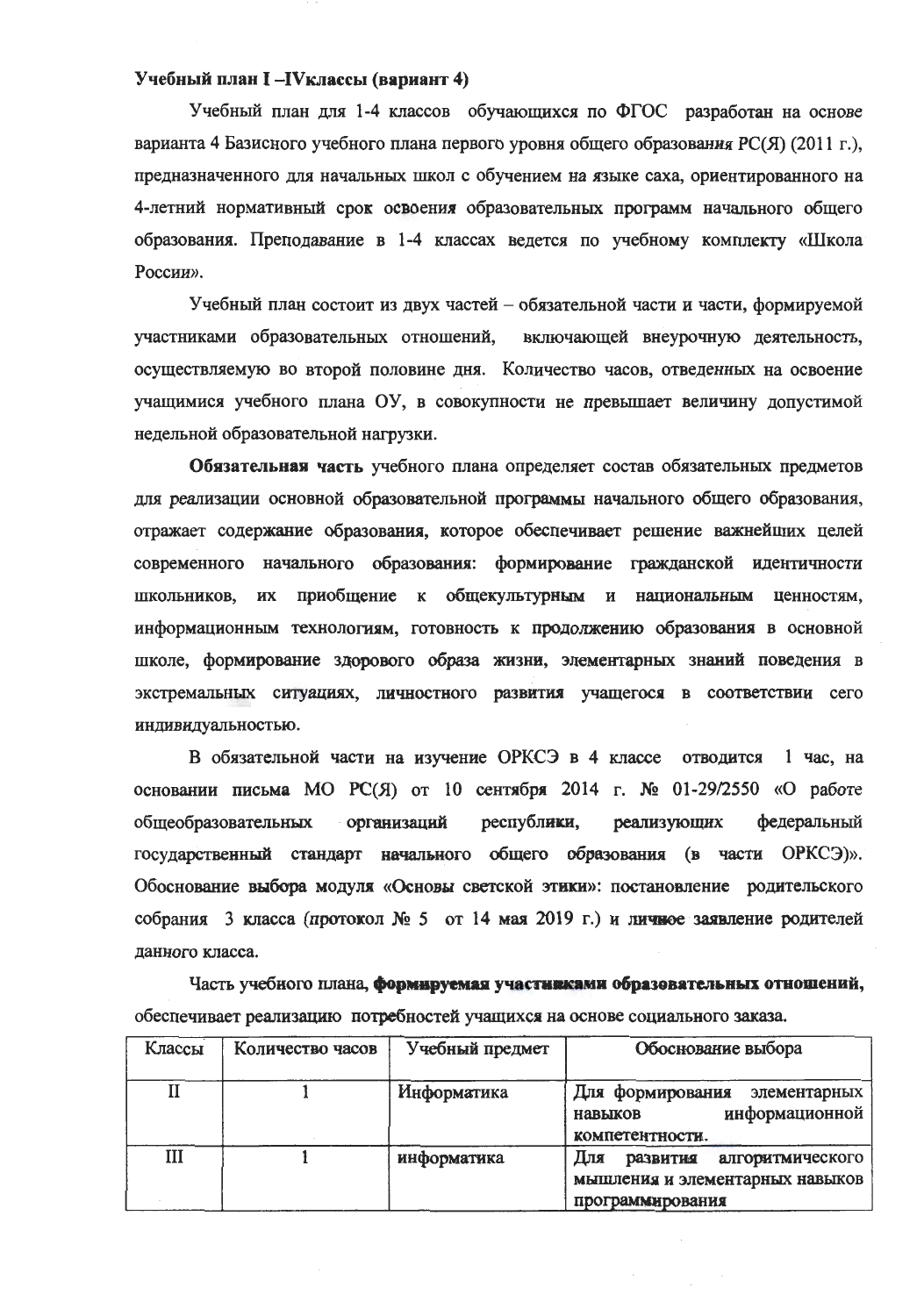Продолжительность урока в начальной школе: в 1 классе – в I четверти – 35 минут, во II четверти - 35 минут, в III - IV четверти - 45 минут; во 2-4 классах - 45 минут. Продолжительность учебного года: в 1 классе - 33 учебные недели и 1 день, во 2-4 классах - 34 учебные недели и 1 день. Продолжительность каникул в течение учебного года составляет не менее 30 календарных дней, летом - не менее 8 недель. Для обучающихся 1 класса устанавливаются в течение года дополнительные каникулы в феврале месяце.

Максимальная продолжительность учебной недели для первоклассников - 5 дней, для учащихся 2-4 классов - 6 дней. В первом полугодии первого класса используется «ступенчатый» режим обучения (в сентябре, октябре - по 3 урока в день по 30 минут, в ноябре - декабре по 4 урока по 35 минут каждый; январь-май по 4 урока 45 минут каждый). Продолжительность перемен между уроками составляет не менее 10 минут, большой перемены после 2 урока - 20 минут. После 2 урока в 1 классе организована динамическая пауза продолжительностью 40 минут. Учебная нагрузка для учащихся 1 класса не превышает 4 уроков и 1 день в неделю не более 5 уроков.

Во 2-4 классах продолжительность уроков 45 минут. Продолжительность перемен между уроками составляет не менее 10 минут, большой перемены после 2 и 3 уроков по 45 минут каждая. Учебная нагрузка не более 5 уроков.

Расписание уроков составляется отдельно для обязательных и внеаудиторных занятий. Учебная нагрузка ученика не превышает максимальный объем обязательной учебной нагрузки. Устанавливается предельная недельная нагрузка учащихся по расписанию: 1 класс - 31 ч. (21 ч. аудиторной и 10 ч. внеаудиторной), 2 класс - 36 ч. (26 ч. аудиторной и 10 ч. внеаудиторной), 3 класс - 36 ч. (26 ч. аудиторной и 10 ч. внеаудиторной), 4 класс - 36 ч (21 ч. аудиторной и 10 ч. внеаудиторной). Общий объем учебного плана начальных классов составляет 139 часов в неделю, в том числе: 99 ч. по расписанию, 40 ч. - вне расписания.

| Предметные<br>области          | Учебные предметы | Количество часов в неделю |  |   |   | Всего |
|--------------------------------|------------------|---------------------------|--|---|---|-------|
|                                | Классы           |                           |  | Ш | W | часов |
|                                |                  | Обязательная часть        |  |   |   |       |
| Русский язык и<br>литературное | Русский язык     |                           |  |   |   |       |

Учебный план I-IV класс (Вариант 4)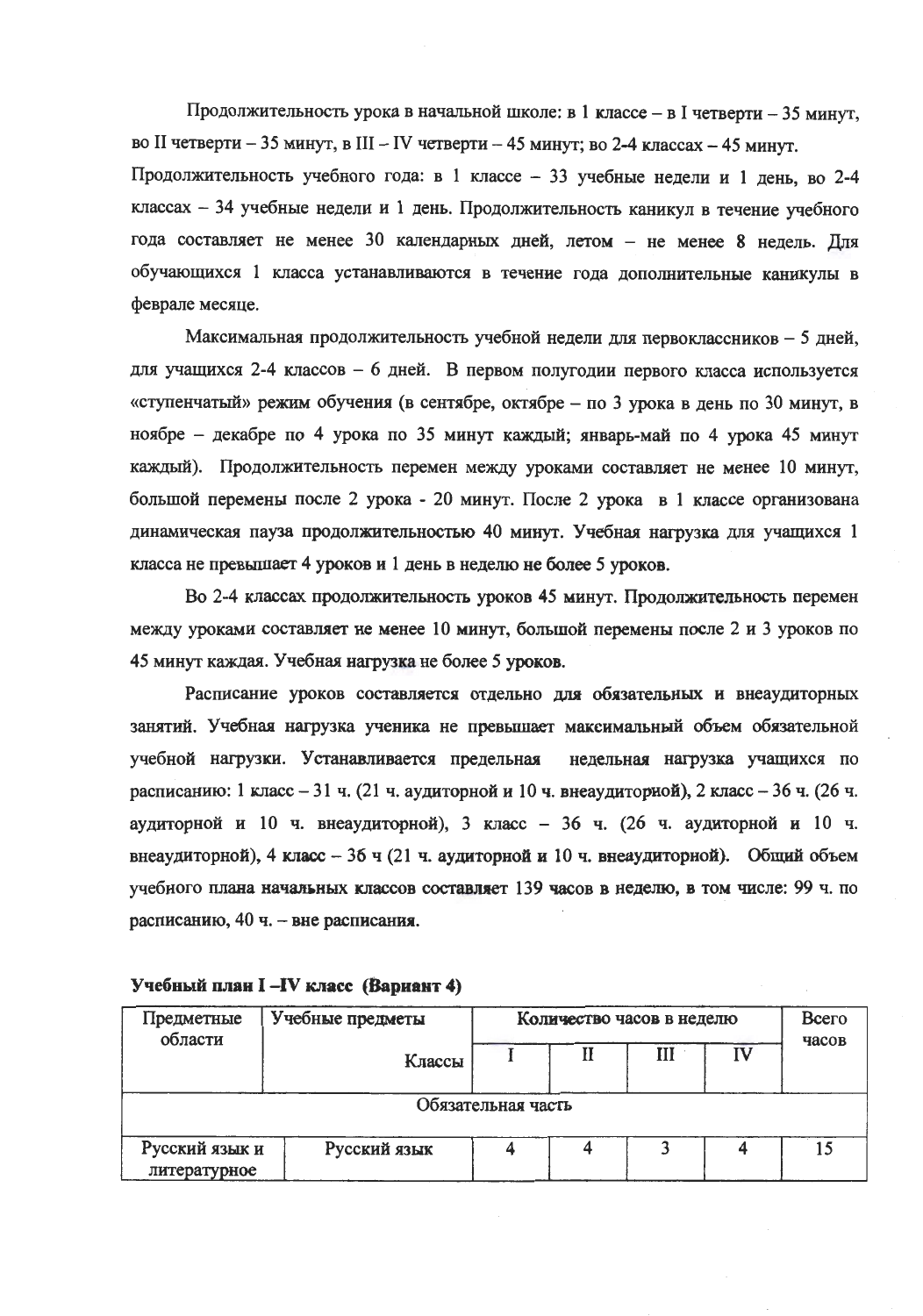| чтение                                                                       | Литературное<br>чтение                             |                         | $\overline{2}$          | $\overline{2}$          | $\overline{2}$          | 6                       |
|------------------------------------------------------------------------------|----------------------------------------------------|-------------------------|-------------------------|-------------------------|-------------------------|-------------------------|
| Родной язык и<br>литературное                                                | Родной язык                                        | $\overline{5}$          | $\overline{3}$          | $\overline{\mathbf{4}}$ | $\overline{3}$          | 15                      |
| чтение на родном<br>языке                                                    | Литературное чтение<br>на родном языке             |                         | $\overline{2}$          | $\overline{2}$          | $\overline{2}$          | 6                       |
| Иностранный<br>язык                                                          | Иностранный язык<br>(английский)                   |                         | $\overline{2}$          | $\overline{2}$          | $\overline{2}$          | 6                       |
| Математика и<br>информатика                                                  | Математика                                         | $\overline{\mathbf{4}}$ | $\overline{\mathbf{4}}$ | $\overline{\mathbf{4}}$ | $\overline{\mathbf{4}}$ | 16                      |
| Обществознание<br>и естествознание                                           | Окружающий мир                                     | $\overline{2}$          | $\overline{2}$          | $\overline{2}$          | $\overline{2}$          | 8                       |
| Основы<br>религиозной<br>культуры и                                          | Основы религиозной<br>культуры и светской<br>ЭТИКИ |                         |                         |                         | 1                       | 1                       |
| светской этики<br>Искусство                                                  | Музыка                                             | $\mathbf{1}$            | 1                       | $\mathbf{1}$            | $\mathbf{1}$            | $\overline{\mathbf{4}}$ |
|                                                                              | Изобразительное<br>искусство                       |                         | 1                       | 1                       | 1                       | $\overline{\mathbf{4}}$ |
| Технология                                                                   | Технология                                         | $\mathbf{1}$            | $\mathbf{1}$            | $\mathbf{1}$            | $\mathbf{1}$            | $\overline{\mathbf{4}}$ |
| Физическая<br>культура                                                       | Физическая<br>культура                             | $\overline{3}$          | $\overline{3}$          | $\overline{3}$          | $\overline{3}$          | $\overline{12}$         |
| Итого:                                                                       |                                                    | 21                      | 25                      | 25                      | 26                      | 97                      |
| Часть, формируемая участниками<br>образовательных отношений<br>(информатика) |                                                    |                         | 1                       |                         |                         | $\overline{2}$          |
| Максимально допустимая недельная<br>нагрузка                                 |                                                    | 21                      | 26                      | 26                      | 26                      | 99                      |

#### Учебный план V- IX классов по 5 варианту

(обучение на родном (нерусском) языке)

Учебный план разработан на основе учебного плана, рекомендуемого для ОУ РС(Я) по варианту 5 для ОУ, в которых обучение ведется на родном (нерусском) языке. План подготовлен с учетом требований ФГОС ООО, СанПиН 2.4.2.2821-10, обеспечивает широту развития личности учащихся, учитывает социокультурные и иные потребности, регулирует недопустимость перегрузки учащихся.

Содержание обучения в 5 классе реализует принцип преемственности с начальной школой, обеспечивает адаптацию учащихся к новым для них условиям и организационным формам обучения для основной школы. Учебный план в 5 - 8 классах предусмотрен на 6-диевную учебную неделю с нагрузкой не более 6-ти уроков. Максимальная аудиторная нагрузка учащихся согласно Гигиеническим требованиям к максимальным величинам недельной образовательной нагрузки в 5 классе 32 часа, в 6 -33, в  $7 - 35$  часов в неделю, в 8, 9 - 36. Продолжительность урока не более 45 минут,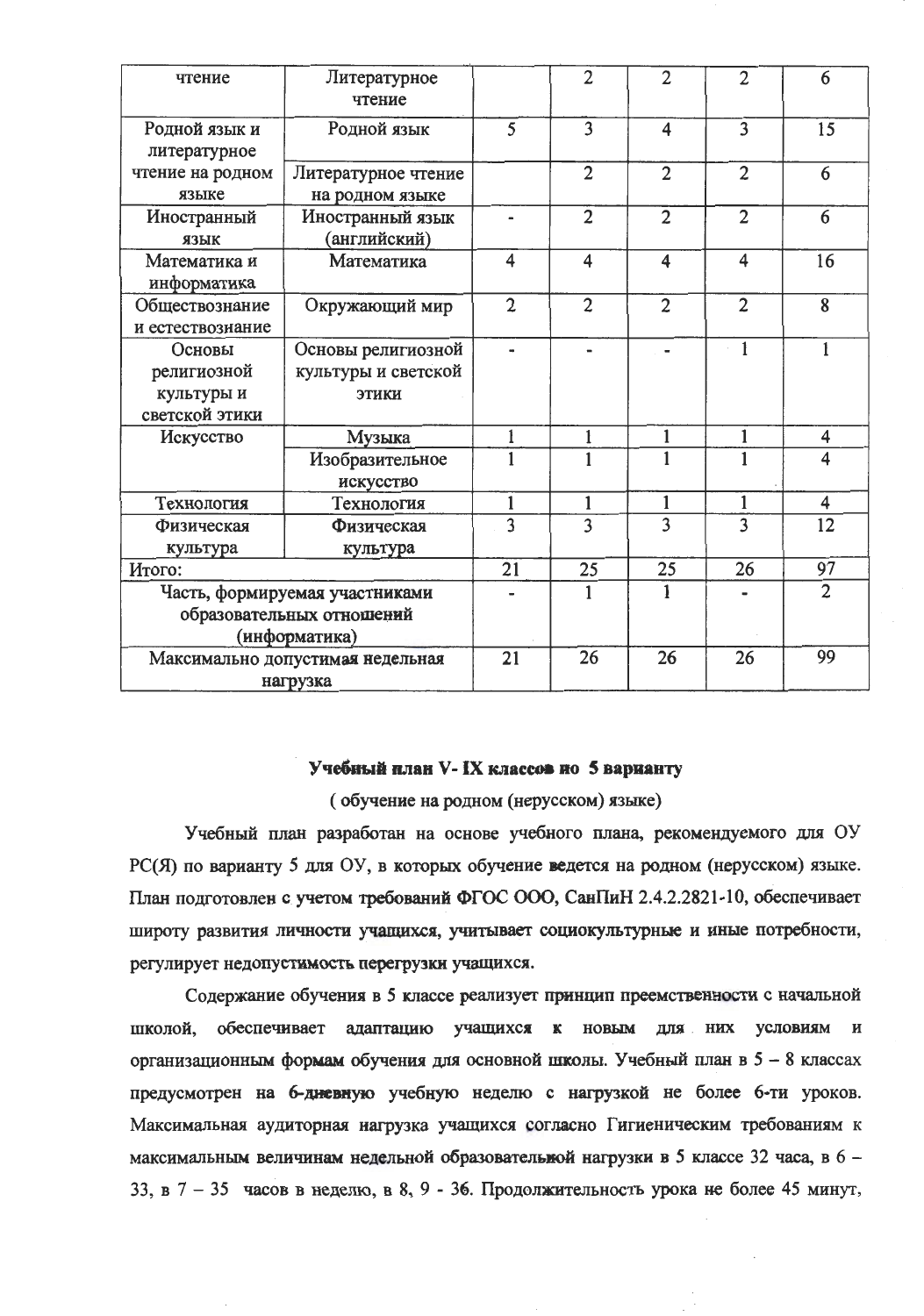перемена между уроками составляет не менее 10 минут, большие перемены после 2-го и 3-го уроков по 20 минут. Продолжительность учебного года - 34 учебные недели и 1 день. Продолжительность каникул в течение учебного года составляет не менее 30 календарных дней, летом - не менее 8 недель.

Учебный план состоит из лвух частей:

- Обязательная часть учебного плана определяет состав учебных предметов обязательных предметных областей, реализующих основную образовательную программу в 5 - 9 классах основного общего образования;

- Часть учебного плана, формируемая участниками образовательных отношений, обеспечивающая реализацию интересов и потребностей учащихся, их родителей (законных представителей) направлены на обязательные занятия по выбору обучающихся, на внеурочную деятельность по направлениям развития личности, обеспечивающие различные интересы, индивидуальные потребности учащихся:

1. В 5 классе 1 аудиторный час ЧФУОО передан на изучение предмета «Основы духовно-нравственной культуры народов России», в 7 и 8 классах 2 часа ЧФУОО распределены на изучение курса черчения и «Основ духовно-нравственной культуры народов России», в 9 классе 1 час - на «Основы духовно-нравственной культуры народов России».

2. Увеличение часов физической культуры в 6 классе сделано за счет 1 часа внеаудиторной деятельности.

3. На изучение курса «Родной язык и литература» в 5-8 классах отводится по 4 часа, из них 2 часа на «родной язык», 2 часа на «литературу», в 9 - 5 часов, из них  $3 -$  «родной язык», 2 - «родная литература.

4. Часы на изучение ИЗО в 5, 6, 7 классах увеличены за счет 1 часа внеаудиторной деятельности.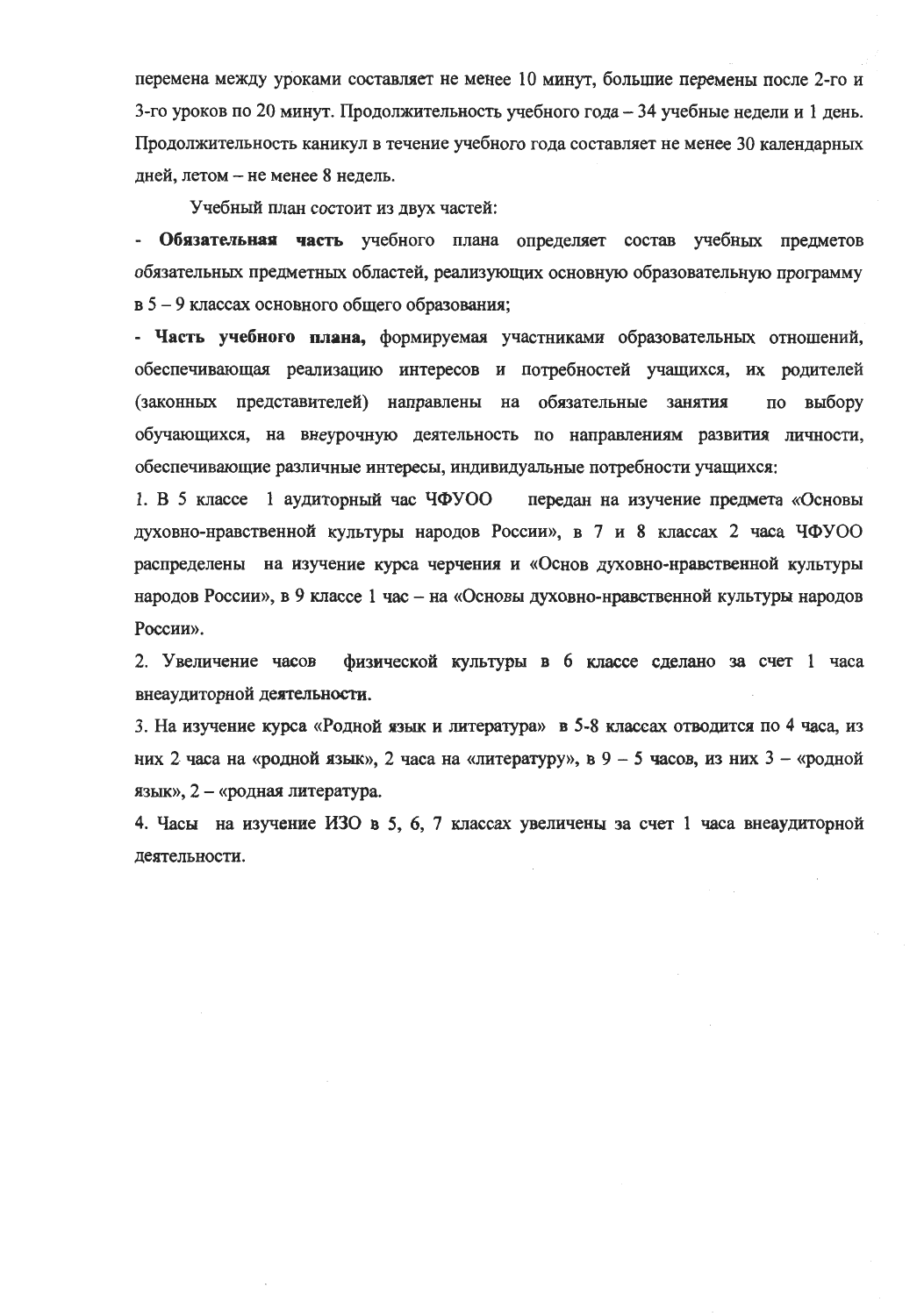# Вариант 5

| Предметные                           | Учебные предметы<br>Всего<br>Количество часов в неделю |                                           |                     |                         |                         |                     |                         |
|--------------------------------------|--------------------------------------------------------|-------------------------------------------|---------------------|-------------------------|-------------------------|---------------------|-------------------------|
| области                              |                                                        | $\mathbf{V}$                              | VI                  | VII                     | VIII                    | IX                  | часов                   |
|                                      | Классы                                                 |                                           |                     |                         |                         |                     |                         |
|                                      | Обязательная часть                                     |                                           |                     |                         | 3                       | 3                   | 21                      |
| Русский<br>язык<br>И                 | Русский язык                                           | 5                                         | 6                   | 4<br>$\overline{2}$     |                         |                     | 13                      |
| литература                           | Литература                                             | $\overline{\mathbf{3}}$<br>$\overline{3}$ | 3<br>$\overline{3}$ | $\overline{2}$          | $\frac{2}{2}$           | 3<br>$\overline{3}$ | 13                      |
| Родной<br>язык<br>И                  | Родной язык                                            |                                           |                     |                         |                         |                     |                         |
| родная литература                    | Родная литература                                      | $\overline{2}$                            | $\overline{2}$      | $\overline{2}$          | $\overline{2}$          | $\overline{2}$      | 10                      |
| Иностранный язык                     | Иностранный язык<br>(английский)                       | $\overline{\mathbf{3}}$                   | $\overline{3}$      | $\overline{3}$          | $\overline{3}$          | $\overline{3}$      | 15                      |
| Математика<br>И                      | Математика                                             | $\overline{5}$                            | 5                   |                         |                         |                     | 10                      |
| информатика                          | Алгебра                                                |                                           |                     | $\overline{\mathbf{3}}$ | $\overline{\mathbf{3}}$ | 3                   | 9                       |
|                                      | Геометрия                                              |                                           |                     | $\overline{2}$          | $\overline{2}$          | $\overline{2}$      | $\overline{6}$          |
|                                      | Информатика                                            |                                           |                     | 1                       | $\mathbf{1}$            | 1                   | $\overline{3}$          |
| Общественно-                         | История<br>России.                                     | $\overline{2}$                            | $\overline{2}$      | $\overline{2}$          | $\overline{2}$          | $\overline{2}$      | 10                      |
| научные предметы                     | Всеобщая история                                       |                                           |                     |                         |                         |                     |                         |
|                                      | Обществознание                                         |                                           | $\mathbf{1}$        | $\mathbf 1$             | 1                       | $\mathbf{1}$        | $\overline{4}$          |
|                                      | География                                              | $\mathbf{1}$                              | $\overline{1}$      | $\overline{2}$          | $\overline{2}$          | $\overline{2}$      | 8                       |
| Естественно-                         | Физика                                                 |                                           |                     | $\overline{2}$          | $\overline{2}$          | $\overline{3}$      | $\overline{7}$          |
| научные предметы                     | Химия                                                  |                                           |                     |                         | $\overline{2}$          | $\overline{2}$      | $\overline{\mathbf{4}}$ |
|                                      | Биология                                               | $\mathbf{1}$                              | $\mathbf{1}$        | 1                       | $\overline{2}$          | $\overline{2}$      | $\overline{7}$          |
| Искусство                            | Музыка                                                 | $\mathbf{1}$                              | 1                   | 1                       | $\mathbf{1}$            |                     | $\overline{\mathbf{4}}$ |
|                                      | Изобразительное                                        | $\mathbf{1}$                              | 1                   | 1                       |                         |                     | $\overline{3}$          |
|                                      | искусство                                              |                                           |                     |                         |                         |                     |                         |
| Технология                           | Технология                                             | 2/2                                       | 2/2                 | 2/2                     | 1/1                     |                     | 7/7                     |
| Физическая                           | ОБЖ                                                    |                                           |                     |                         | 1                       | $\mathbf{1}$        | $\overline{2}$          |
| культура и основы                    | Физическая                                             | $\overline{2}$                            | $\overline{2}$      | $\overline{2}$          | $\overline{2}$          | $\overline{2}$      | 10                      |
| безопасности                         | культура                                               |                                           |                     |                         |                         |                     |                         |
| жизнедеятельности                    |                                                        |                                           |                     |                         |                         |                     |                         |
| Итого                                |                                                        | 31/2                                      | 33/2                | 33/2                    | 34/1                    | 35                  | 166/7                   |
| ЧФУОО ОДНКНР                         |                                                        | $\mathbf{1}$                              |                     | $\mathbf{1}$            | $\mathbf{1}$            | $\overline{1}$      | $\overline{\mathbf{4}}$ |
| ЧФУОО черчение                       |                                                        |                                           |                     | $\mathbf{1}$            | $\mathbf{1}$            |                     | $\overline{2}$          |
| Часть,<br>формируемая<br>участниками |                                                        | $\mathbf{1}$                              | $\bf{0}$            | $\overline{2}$          | $\overline{2}$          | 1                   | $\overline{6}$          |
| образовательных отношений (всего)    |                                                        |                                           |                     |                         |                         |                     |                         |
| Максимально                          | допустимая<br>недельная                                | 32/2                                      | 33/2                | 35/2                    | 36/1                    | 36                  | 172/7                   |
| нагрузка                             |                                                        |                                           |                     |                         |                         |                     |                         |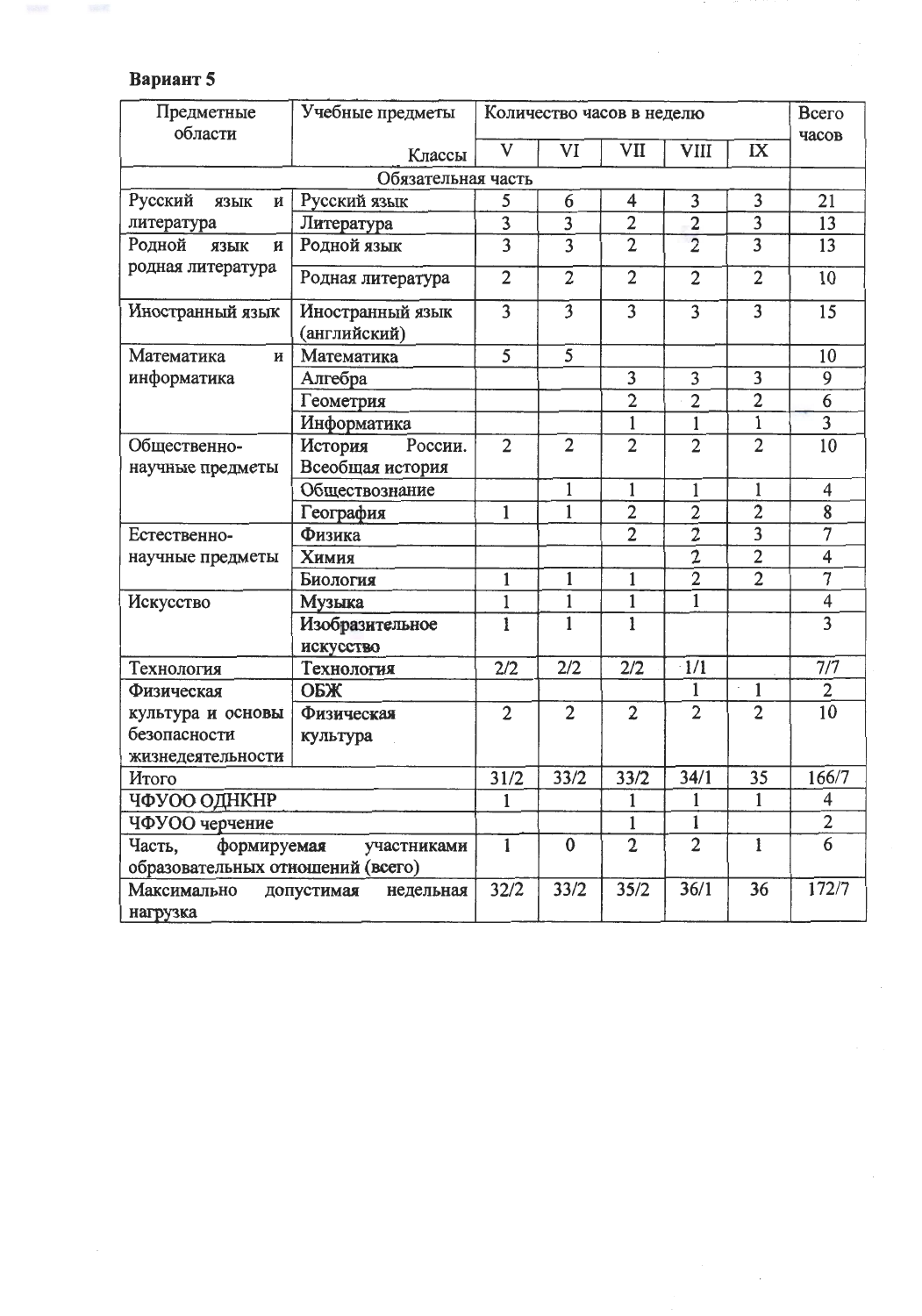### Учебный план X, XI классов

Учебный план среднего общего образования и план внеурочной деятельности разработаны на основе федеральных государственных образовательных стандартов общего образования, примерных основных образовательных программ среднего общего образования.

В связи с особыми условиями школы: сельская местность, отсутствие промышленных предприятий, малочисленность населения с преобладанием пострепродуктивного возраста, вследствие чего низкая численность детей школьного возраста, что обеспечивает формирование двух классов старшей школы (10 и 11 классы) с небольшой численностью учащихся, у которых разная профессиональная направленность, на третьем уровне обучения сформирован один 10 класс в количестве 9 обучающихся и один 11 класс в количестве 14 обучающихся.

На основе социального заказа родителей и учащихся в школе представлены следующие медико-биологическое; информационно-технологическое; профессиональные направления: социально-гуманитарное (педагогическое); филологическое. Их реализация происходит через универсальный профиль (вариант 1). Данный профиль предусматривает изучение ряда предметов на углубленном уровне и модулей

Это позволит без глубоких противоречий перейти к компетентностно-ориентированному обучению в условиях индивидуальных образовательных маршрутов.

Учебный план для 10-11-х классов (завершающий уровень общего образования) обеспечивает функциональную грамотность и социальную адаптацию обучающихся, содействует их общественному и гражданскому самоопределению.

Цель: выполнение требований ФГОС СОО.

Задачи:

- обеспечение профильного образования для каждого школьника, равного доступа к полноценному образованию всем обучающимся в соответствии с их индивидуальными способностями и потребностями;
- подготовка учащихся к восприятию и освоению современных реалий жизни, в которой ценностями являются самостоятельное действие и предприимчивость, соединенные с ценностью солидарной ответственности за общественное благосостояние;
- развитие проектной и исследовательской деятельности учащихся как формы организации  $\bullet$ классно-урочной и внеурочной работы;
- содействие развитию творческих способностей обучающихся;  $\bullet$
- сохранение и укрепление физического и психического здоровья обучающихся;  $\bullet$
- ориентация школьного образования на достижение выпускниками школьной зрелости.  $\bullet$ Приоритетами при формировании учебного плана школы III уровня обучения являются:
- защита обучающихся от перегрузок и сохранение их психологического и физического  $\bullet$ здоровья;
- интересы обучающихся, включение регионального минимума содержания образования выбор профиля;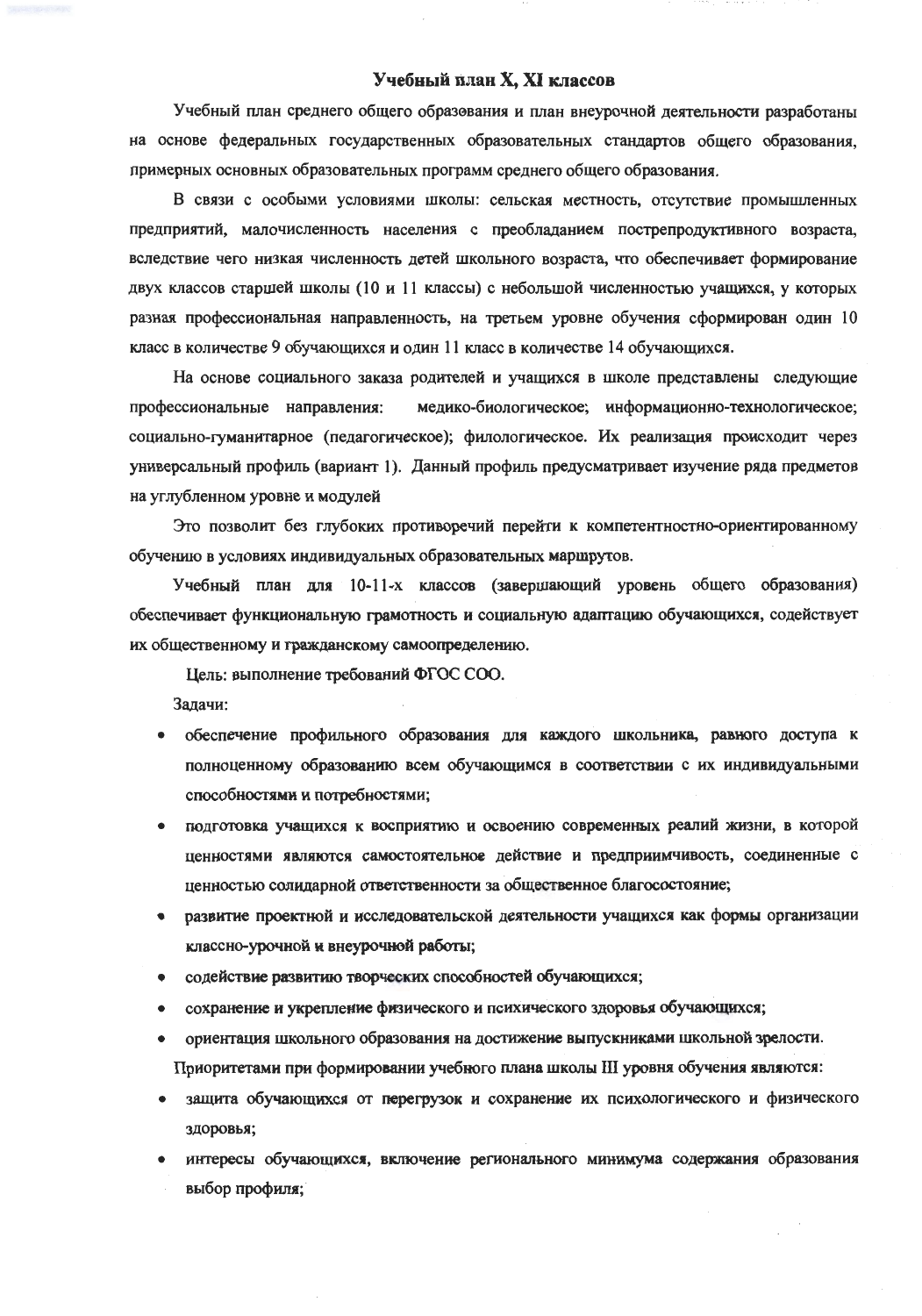преемственность образовательных программ на разных ступенях общего образования, возможности получения профильного.

Школа реализует идею непрерывности начального, основного, среднего общего образования, осуществляет преемственность между различными образовательными и возрастными уровнями обучения в соответствии с социальными потребностями и предоставляет возможность получения качественного образования.

Принципы построения учебного плана для 10-11 классов основаны на идее двухуровнего (базового и профильного) освоения предметного содержания отдельных предметных областей. Исходя из этого, учебные предметы представлены в учебном плане на базовом и профильном уровнях.

Изучение отдельных предметов на базовом уровне направлено на завершение общеобразовательной подготовки обучающихся.

Профильные общеобразовательные учебные предметы - учебные предметы углубленного уровня, определяющие специализацию конкретного профиля обучения.

В соответствии с требованиями ФГОС на третьем уровне обучения совокупность базовых и профильных общеобразовательных учебных предметов должна определять дальнейший выбор обучающимися специализированной подготовки (профильное обучение). Поэтому перед школой стоит задача создания «системы специализированной подготовки» (профильного обучения), ориентированной на индивидуализацию обучения и социализацию обучающихся. Для реализации данной задачи часы части, формируемой участниками образовательных отношений, и часы внеурочной деятельности по предметам школьной программы, направлены на углубленное изучение предметов для реализации естественно-научного профиля, технологического профиля через индивидуализацию и формирование самостоятельной траектории обучения обучающегося.

Каждый обучающийся выбирает свою траекторию развития, т.е. учебный план в соответствии с предложенными профилями, которые способны обеспечить в том числе и конструирование своего учебного плана с учетом возможностей школы и методического обеспечения. **T.K.** важнейшей задачей является получение обучающимися широкого универсального образования с углубленными знаниями не менее, чем по двум предметам и обеспечение преемственности между общим и профессиональным образованием, при этом реализуется эффективная подготовка выпускников школы к освоению программ высшего профессионального образования.

На основе предварительного изучения запросов будущих десятиклассников на получение среднего общего образования сформировано 1 профильное направление, которое в качестве основы предлагается обучающимся для конструирования индивидуального учебного маршрута с углубленным изучением отдельных предметов изучение математики и истории на углубленном уровне, а в соответствии с профессиональной направленностью через профильные модули и внекурочную деятельность по предметам школьной программы развивать содержание физика, химия, биология (10-11-е классы), что позволяет поддержать изучение данных учебных предметов на профильном уровне и получить дополнительную подготовку для сдачи единого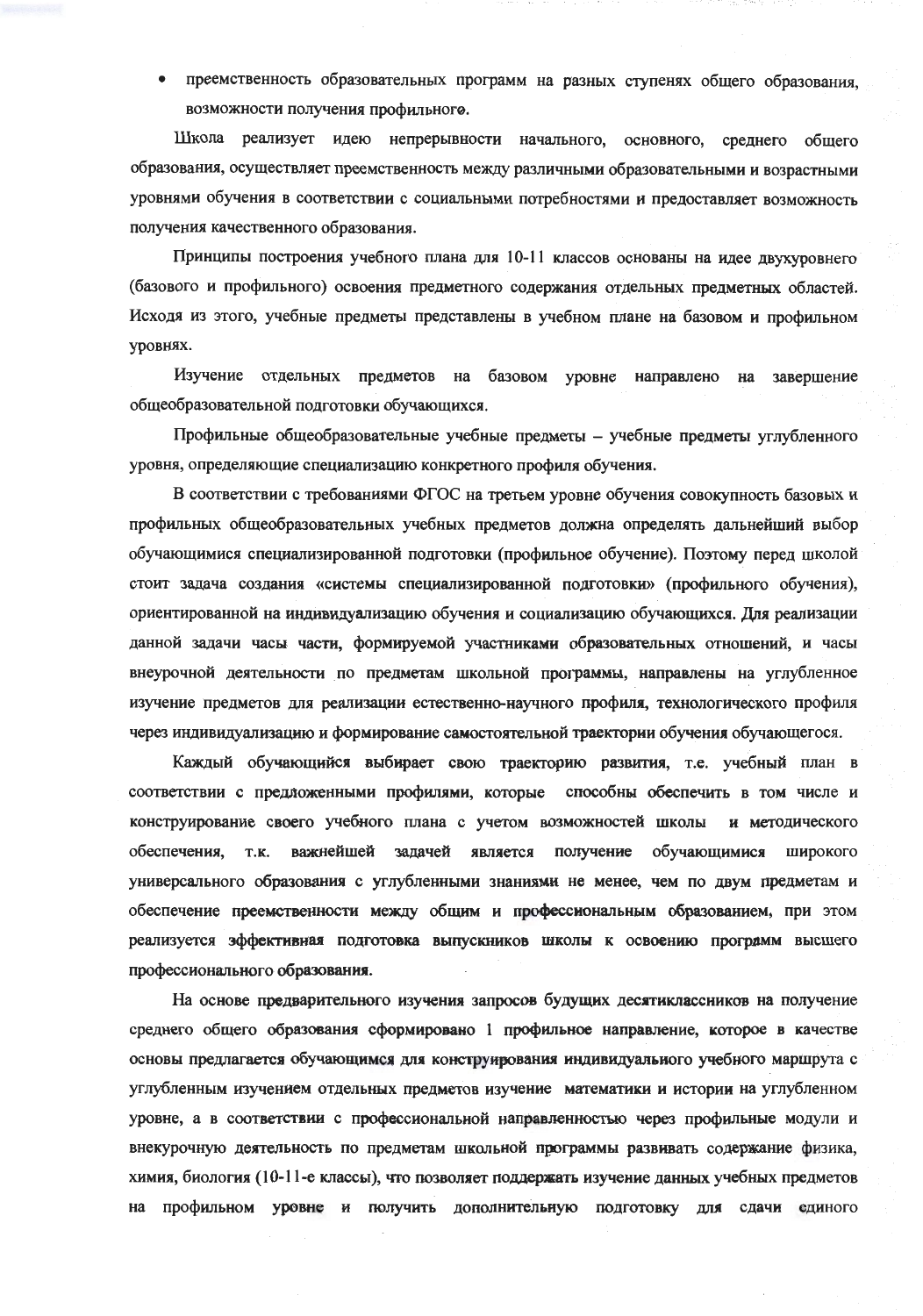государственного экзамена по профильному предмету, способствуют удовлетворению познавательных интересов в различных областях леятельности человека

Образовательный процесс будет выстроен по молульной системе на  $OCHOBA$ индивидуального образовательного маршрута.

В каждом плане учитывается обязательный объем аулиторной нагрузки, не превышает максимальный объем аудиторной учебной нагрузки.

#### Нормативно-правовой основой формирования учебного плана является:

- Федеральный закон «Об образовании в Российской Фелерации» от 29.12.2012 № 273-ФЭ (редакция от 02.06.2016, с изм. и доп., вступ. в силу с 01.07.2016):

- приказ Министерства образования и науки Российской Фелерации от 30.08.2013 № 1015 (ред. от 17.07.2015) «Об утверждении Порядка организации и осуществления образовательной деятельности по основным общеобразовательным программам - образовательным программам начального общего, основного общего и среднего общего образования» (зарегистрировано в Минюсте России 01.10.2013 № 30067):

- Приказ Минебрнауки России от 17.05.2012 N 413 (ред. от 29.06.2013). Об утверждении федерального государственного образовательного стандарта среднего общего образования" (Зарегистрировано в Минюсте России 07.06.2012 N 24480):

- приказ Министерства образования и науки Российской Фелерации от 31.03.2014 № 253 «Об утверждении федерального перечня учебников, рекоменлуемых к использованию при реализации имеющих государственную аккредитацию образовательных программ начального общего, основного общего, среднего общего образования» с внесенными изменениями (приказ Министерства образования и науки Российской Фелерации от 08.06.2015 № 576: приказ Министерства образования и науки Российской Федерации от 28.12.2015 № 1529: приказ Министерства образования и науки Росеийской Федерации от 26.01.2016 № 38: приказ Министерства образования и науки Российской Федерации от 29.12.2016 № 1677: приказ Минобрнауки Российской Федерации от 08.06.2017 № 535; приказ Минобрнауки Российской Федерации от 20.06.2017 № 581; приказ Минобрнауки Российской Федерации от 05.07.2017 №  $629$ :

- постановление Главного государственного санитарного врача РФ от 29.12.2010 № 189 (ред. от 24.11.2015) «Об утверждении СанПиН 2.4.2.2821-10 "Санитарно-элидемнологические требования к условиям и организации обучения в общеобразовательных учреждениях» (вместе с «СанПиН 2.4.2.2821-10. Санитарно-эпилемиологические требования к условиям и организации обучения в общеобразовательных организациях. Санитарно-эпидемиологические правила и нормативы») (зарегистрировано в Минюсте Российской Фелерации 03.03.2011 No 19993);

- постановление Главного государственного санитарного врача РФ от 10.07.2015 № 26 «Об утверждении СанПиН 2.4.2.3286-15 «Санитарно-эпидемиологические требования к условиям и организации обучения и воспитания в организациях, осуществляющих образовательную деятельность по адаптированным основным общеобразовательным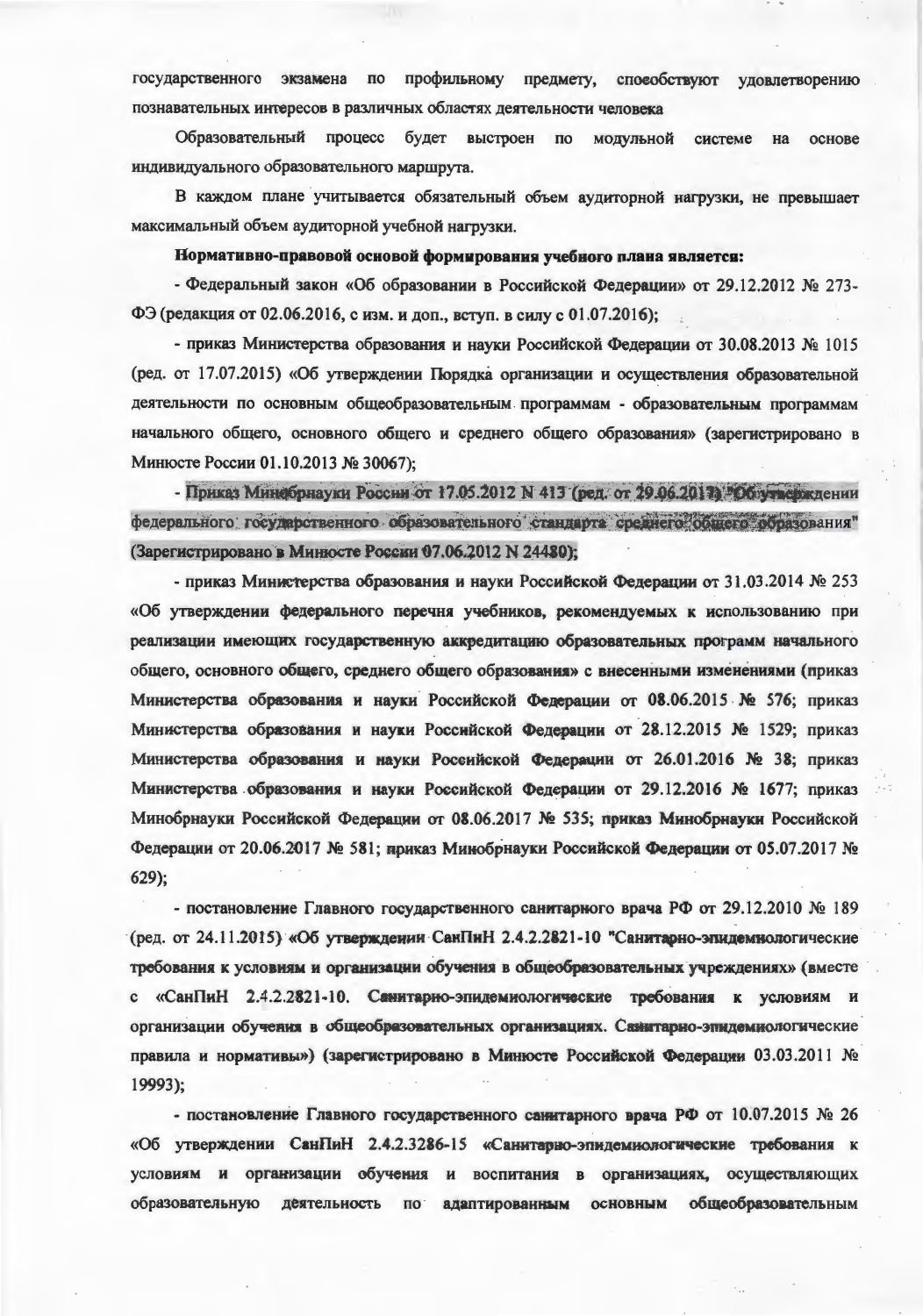программам для обучающихся с ограниченными возможностями здоровья» (вместе с «СанПиН 2.4.2.3286-15. Санитарно-эпидемиологические правила и нормативы...», зарегистрировано в Минюсте России 14.08.2015 № 38528);

- письмо Министерства образования и науки Российской Федерации от 28.12.2011 № 19-337 «О введении третьего часа физической культуры в недельный объем учебной нагрузки обучающихся в общеобразовательных учреждениях»;

- письмо Министерства образования и науки Российской Федерации от 20.06.2017 № ТС-194/08 «Об организации изучения учебного предмета «Астрономия» (вместе с «Методическими рекомендациями по введению учебного предмета «Астрономия» как обязательного для изучения на уровне среднего общего образования»);

- примерная основная образовательная программа среднего общего образования (одобрена решением федерального учебно-методического объединения по общему образованию, протокол от 12.05.2016 № 2/16 размещена в реестре примерных основных общеобразовательных программ Министерства образования и науки Российской Федерации (http://fgosreestr.ru);

- Устав МБОУ «Курбусахская СОШ им. Н.Н. Окоемова».

#### Учебный план МБОУ «Курбусахская СОШ» определяет:

- перечень учебных обязательных предметов среднего общего образования в соответствии с ФГОС СОО, по которым проводится оценка образовательных достижений учащихся по итогам учебного года;

- распределение минимального учебного времени между отдельными образовательными областями и учебными предметами, основано на рекомендациях по составлению учебных планов среднего общего образования в соответствии с ФГОС СОО, с использованием распространенных апробированных учебных программ, учебно-методических комплектов, педагогических технологий.

Приоритетами при формировании учебного плана школы на III уровне обучения являются:

- цель образовательной программы по развитию адаптивно образовательной среды и обеспечение базового образования;
- интересы обучающихся, т.е. соблюдение нормативов максимального объёма обязательной учебной нагрузки;
- преемственность с учебным планом, реализованным в основной школе;
- учебно-методическая и материальная база школы.

Учебный план содержит перечень учебных предметов, отражающий требования ФГОС и специфики образовательной организации.

Учебный план III уровня обучения предусматривает временные параметры:

- 2-летний срок освоения образовательных программ среднего общего образования для 10-11 классов, на 70 учебных недель за два года обучения;
- продолжительность учебного года в 10 классе 35 учебных недель (не включая проведение учебных сборов по основам военной службы), в 11 классе - 34 учебных недели;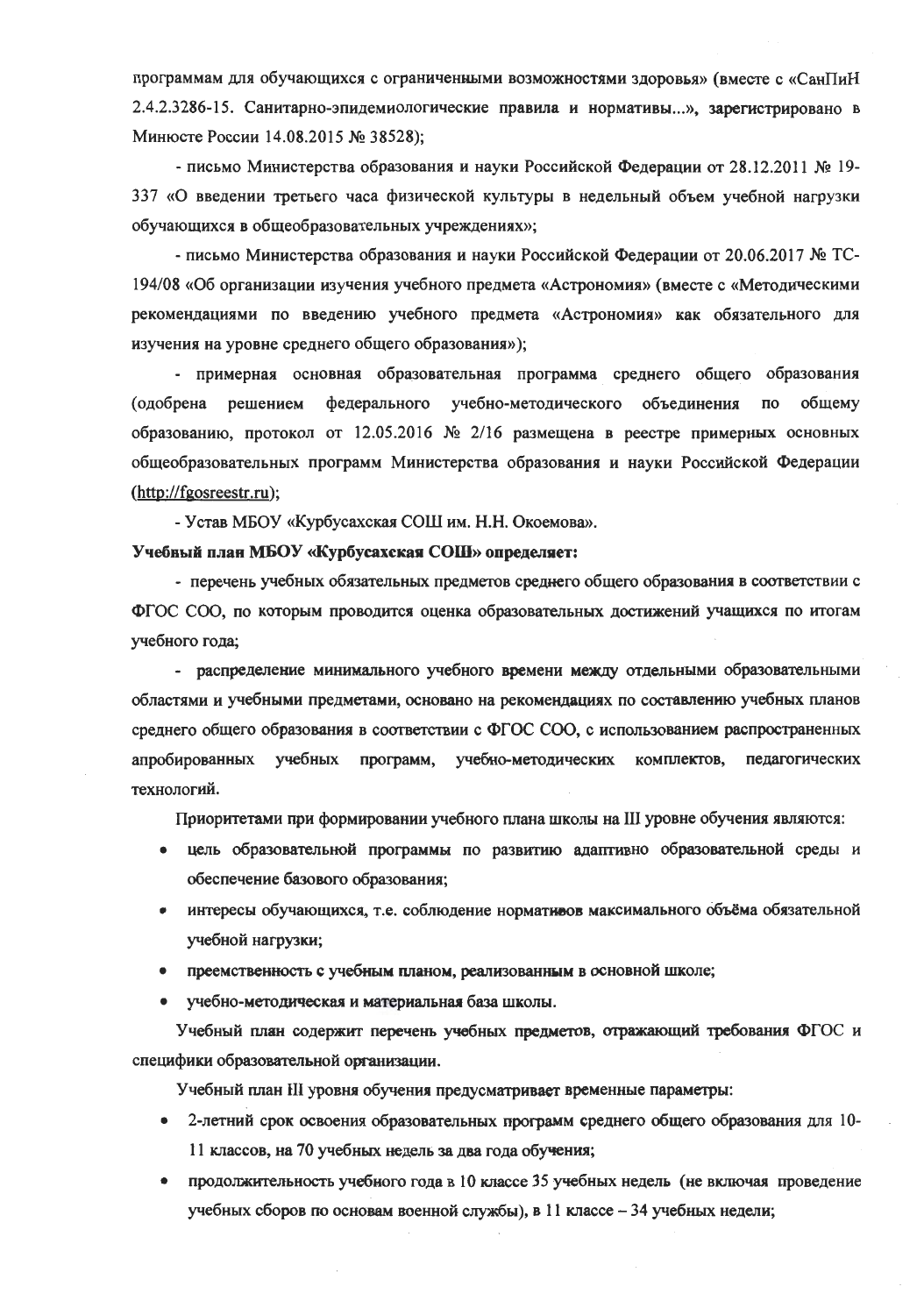- урока в 10-11 классах 45 минут (п.10.9. СанПиН 2.4.2.2821-10);
- максимально допустимая нагрузка обучающихся (СанПин 2.4.2.2821-10)-10-11 классы 37 часов.
- Режим работы шестидневная учебная неделя.  $\bullet$
- домашние задания задаются обучающимся с учетом возможности их выполнения в следующих пределах: в 10-11 - до 3,5 ч. (п.10.30. СанПиН 2.4.2.2821-10).

Учебный план составлен с целью реализации системно-деятельностного подхода, дальнейшего совершенствования образовательного процесса, повышения результативности обучения детей, обеспечения вариативности образовательного процесса, сохранения единого образовательного пространства, предоставления возможности самообразования, выполнения индивидуального проекта, посещения курсов по выбору, модульных курсов внеурочной деятельности, а также выполнения гигиенических требований к условиям обучения школьников и сохранения их здоровья.

Содержание образования в школе ориентировано на формирование личности с разносторонним интеллектом, навыками исследовательского труда, высоким уровнем культуры, готовой к осознанному выбору и освоению профориентационных образовательных программ отдельных областей знаний с учетом склонностей и сложившихся интересов. Профильное обучение позволяет обеспечить преемственность между общим и профессиональным образованием, в том числе более эффективно подготовить выпускников школы к освоению программ высшего профессионального образования.

Организационные формы учебного процесса

Основной единицей учебного процесса является урок.

Основными формами организации уроков являются: урок общеметодологической направленности, практическая работа, лабораторная работа, дидактическая игра, школьная лекция и семинар, зачетный урок, урок-конференция, урок-экскурсия и другие формы.

При проектировании и построении педагогического взаимодействия на уроках учителя учитывают принципы личностно-ориентированного подхода, дифференцированного подхода и принципы развивающего обучения, деятельностный подход.

Учителями используются следующие приемы и методы:

- обучение в зоне ближайшего развития;
- актуализация субъектного опыта учащихся (опора на житейский опыт, на ранее  $\bullet$ приобретенные знания);
- методы диалога;
- приемы создания ситуации коллективного и индивидуального выбора;
- игровые методы;
- рефлексия;
- диагностика и самодиагностика.

На III ступени обучения функционирует система коррекционной поддержки развития личности школьников, состоящая из следующих компонентов: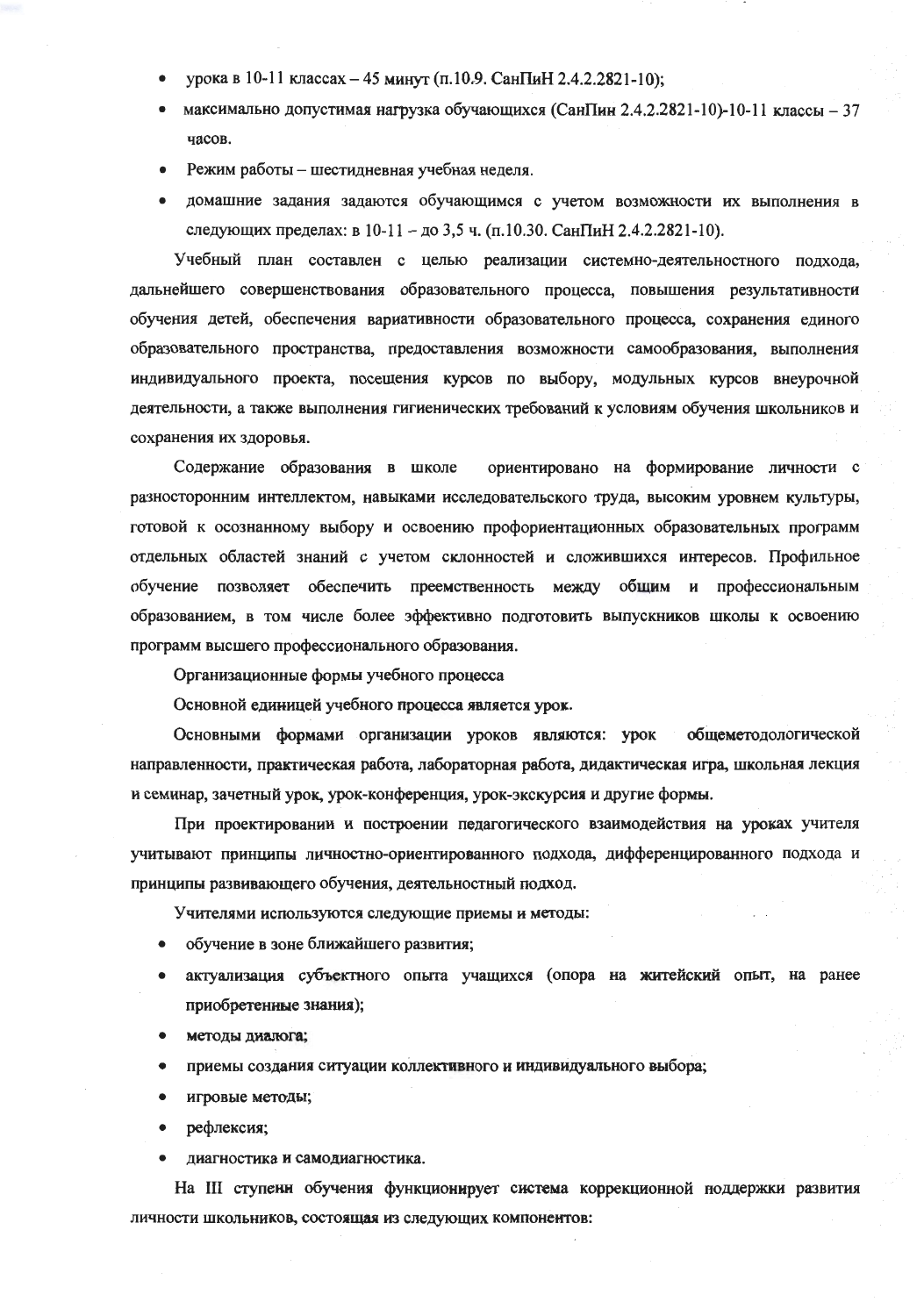- индивидуальное обучение;
- коррекционная деятельность на групповых и индивидуальных занятиях;
- деятельность психолога по коррекции ситуации развития личности:
- диагностическое изучение процесса интеллектуального развития учащихся;
- создание оптимальных условий для самореализации учащихся через модульные курсы и курсы по выбору;
- дистанционные формы обучения.

#### Учебный план универсального профиля

Учебный план универсального профиля ориентирован, в первую очередь, на обучающихся, чей выбор «не возможен», исходя из условий школы (на третьем уровне обучения один класскомплект в количестве не более 15 обучающихся). Учебный план универсального профиля (вариант1) предусматривает двухуровневую структуру федерального государственного стандарта среднего образования: базовый уровень и профильный уровень, что позволяет, с одной стороны, ограничиться базовым уровнем изучения, с другой стороны, предусматривается изучение ряда предметов на углубленном уровне.

МБОУ «Курбусахская СОШ им. Н.Н. Окоемова» приняло решение в 2021-2022 у.г. ограничиться базовым изучением **BCCX** предметов, обеспечивающих завершение общеобразовательной подготовки обучающихся: «Русский язык» - 2 часа, «Литература» - 6 часов, «Иностранный язык» - 6 часов, (в рамках учебного предмета «Иностранный язык» в 10-11 классах изучаются английский язык), «Родная литература» - 4 часа, «Математика» - 8 часов, «Информатика» - 2 часа, «Физика» - 4 часа, «История» - 4 часа, «Обществознание» - 4 часа, «Физическая культура» - 6 часов, «ОБЖ» - 2 часа, «Астрономия» - 1 час (в 11 классе), «Химия» - 2 часа, «Биология» - 2 часа, «География» - 1 час (в 10 классе). Тем не менее, с учетом пожелания учащихся и их родителей в данном в 2021-2022 уч. году в учебном плане сохраняются возможности расширенного изучения за счет дополнительных часов к базовой части предметов русского языка, математики, физики, биологии, химии, обществознания. Данные предметно-ориентированные курсы дают ученику возможность реализовать интерес к выбранному предмету, создать условия для подготовки к экзаменам.

Часть, формируемая участниками образовательных отношений, состоит из дополнительных учебных предметов: по 1 часу - «Лингвистический практикум», «Русское правописание», «Культура русской речи», «Русский язык в формате ЕГЭ», «Элементарная математика», «Решение задач по планиметрии»; «Практикум по математике», «Решение задач по геометрии»; по 2 часа - «Технология», «Право» за 2 года обучения.

Учебные предметы, курсы по выбору обучающихся, предлагаемые образовательным учреждением, в том числе учитывающие специфику и возможности образовательного учреждения (элективные и факультативные курсы): «Решение задач повышенной сложности по химии» - 1 час; «Многообразие организмов. Организм человека. Решение проблемных задач по биологии ЕГЭ» -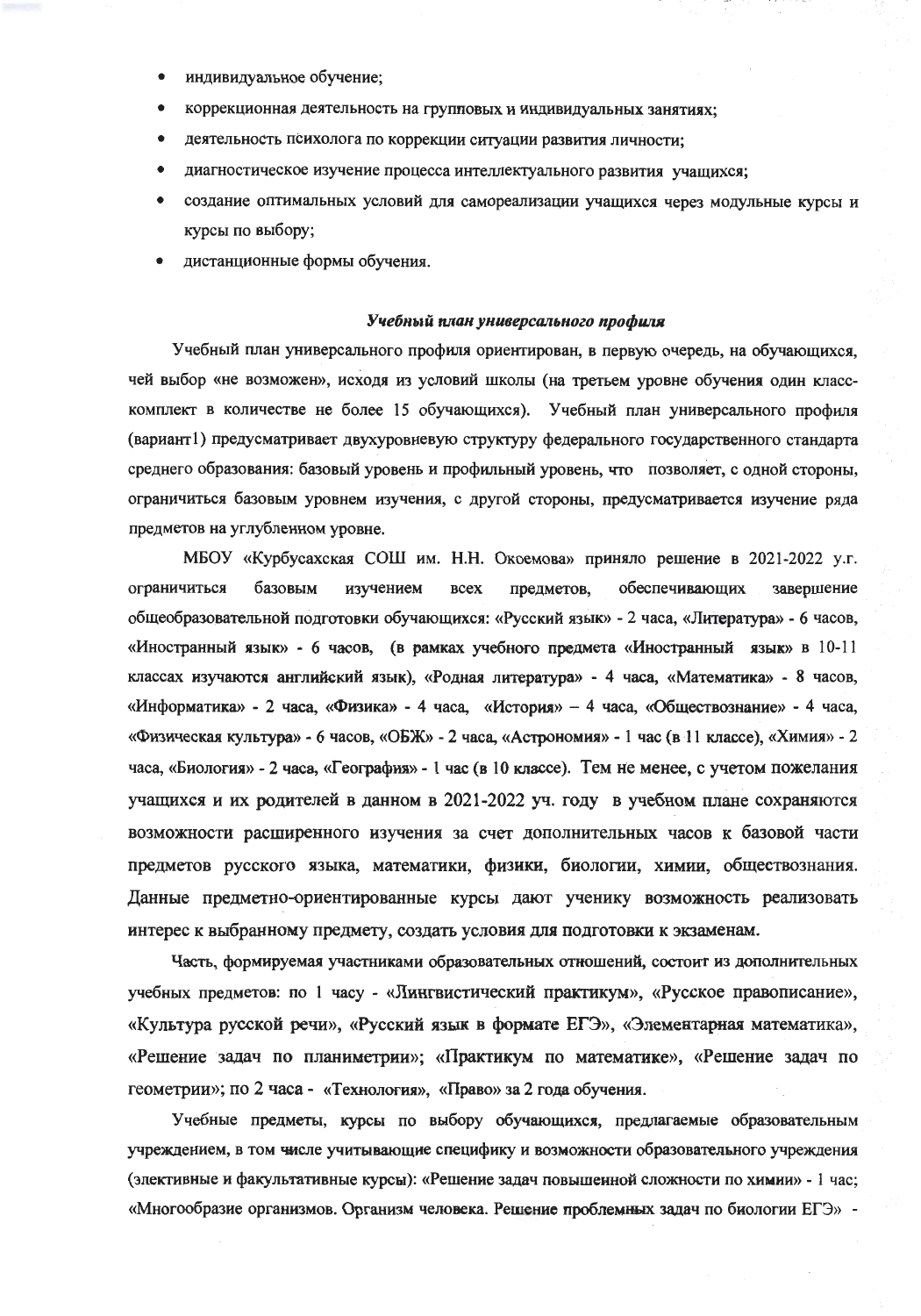1 час; «Практикум по физике» - 1 час; «Информационные технологии» - 1 час; «Обществознание. Подготовка к ЕГЭ» - 1 час.

Изучение дополнительных учебных предметов, курсов по выбору обучающихся должно обеспечить удовлетворение индивидуальных запросов обучающихся;

общеобразовательную, общекультурную составляющую ланной ступени общего образования;

развитие личности обучающихся, их познавательных интересов, интеллектуальной и ценностно-смысловой сферы;

развитие навыков самообразования и самопроектирования;

углубление, расширение и систематизацию знаний в выбранной области научного знания или вида деятельности:

совершенствование имеющегося и приобретение нового опыта познавательной деятельности, профессионального самоопределения обучающихся.

Результаты изучения дополнительных учебных предметов, курсов по выбору обучающихся должны отражать:

1) развитие личности обучающихся средствами предлагаемого для изучения учебного предмета, курса: развитие общей культуры обучающихся, их мировоззрения, ценностносмысловых установок, развитие познавательных, регулятивных и коммуникативных способностей, готовности и способности к саморазвитию и профессиональному самоопределению;

2) овладение систематическими знаниями и приобретение опыта осуществления целесообразной и результативной деятельности;

3) развитие способности к непрерывному самообразованию, овладению ключевыми компетентностями, составляющими основу умения: самостоятельному приобретению и интеграции знаний, коммуникации и сотрудничеству, эффективному решению (разрешению) проблем, осознанному использованию информационных и коммуникационных технологий, самоорганизации и саморегуляции;

4) обеспечение академической мобильности и (или) возможности поддерживать избранное направление образования;

5) обеспечение профессиональной ориентации обучающихся.

При наличии необходимых условий и средств для организации профильного обучения, в том числе изучения курсов по выбору, возможно деление на группы классов с меньшей наполняемостью.

С целью формирования навыков самостоятельной работы введен курс по выбору индивидуальный проект (1 ч. в неделю).

Итоговый индивидуальный проект представляет собой особую форму организации деятельности обучающихся (учебное исследование или учебный проект).

Итоговый индивидуальный проект выполняется обучающимися самостоятельно под руководством учителя-руководителя проекта по выбранной теме в рамках одного или нескольких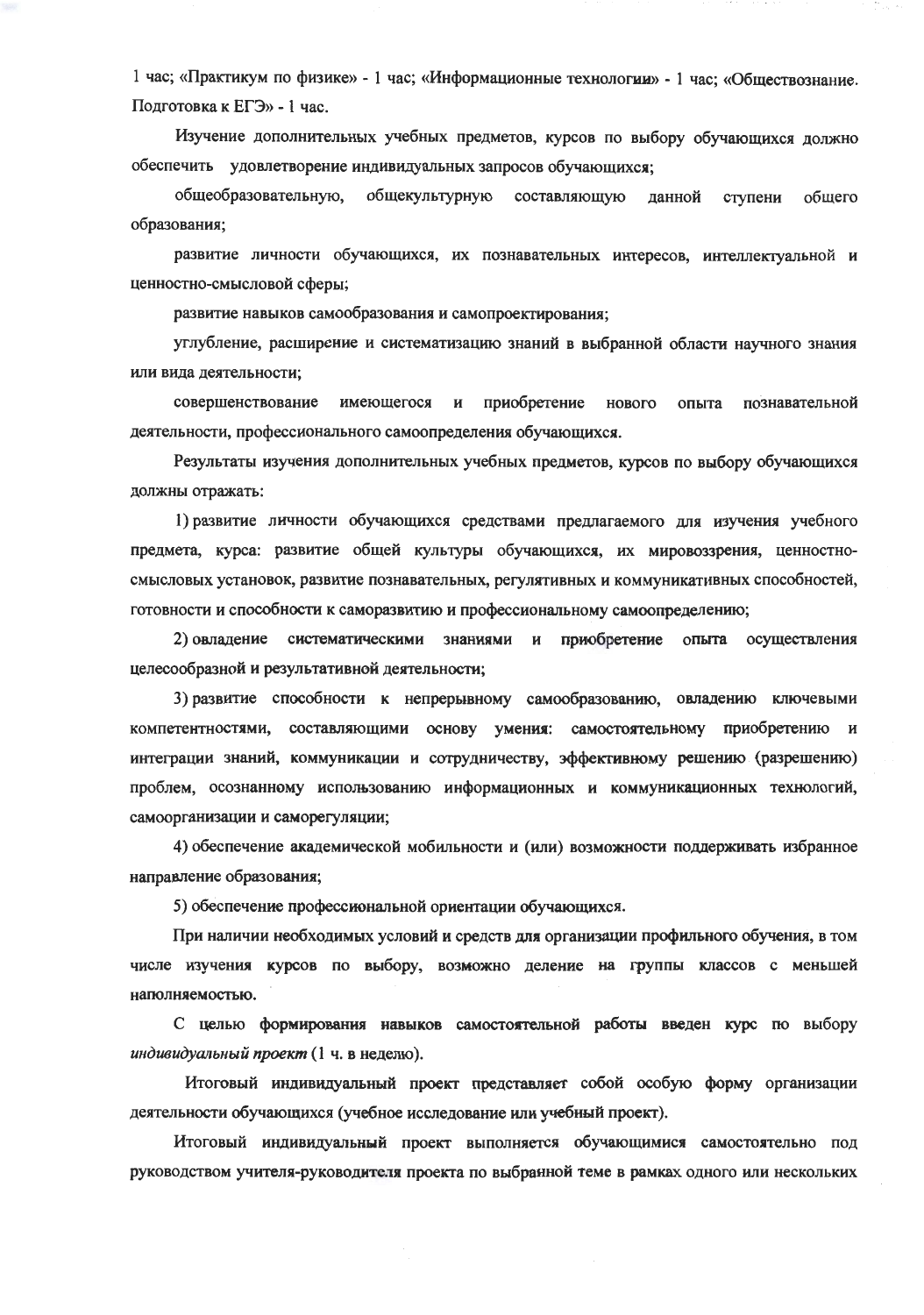изучаемых учебных предметов, курсов в любой избранной области деятельности (познавательной, практической, учебно-исследовательской, социальной, художественно-творческой, иной).

Как правило, индивидуальный итоговый проект связан с профилем обучения.

Результаты выполнения индивидуального итогового проекта должны отражать:

- сформированность навыков коммуникативной, учебно-исследовательской деятельности, критического мышления;
- способностью инновационной. аналитической, творческой, интеллектуальной деятельности;
- сформированность навыков проектной деятельности, а также самостоятельного применения приобретенных знаний и способов действий при решении различных задач, в том числе внеучебных, используя знания одного или нескольких учебных предметов или предметных областей;
- способность постановки цели и формирования гипотезы исследования, планирования работы, отбора и интерпретации необходимой информации, структурирования аргументации результатов исследования на основе собранных данных, презентации результатов, использования правильной терминологии, аналитической и оценочной деятельности.

Индивидуальный проект выполняется обучающимся в течение одного или двух лет как в рамках учебного времени при изучении того или иного предмета, так и в рамках внеучебной деятельности и должен быть представлен в виде завершенного учебного исследования или разработанного проекта: информационного, творческого, социального, прикладного, инновационного, конструкторского, инженерного, иного в рамках промежуточной аттестации или другого образовательного события в лицее или за его пределами.